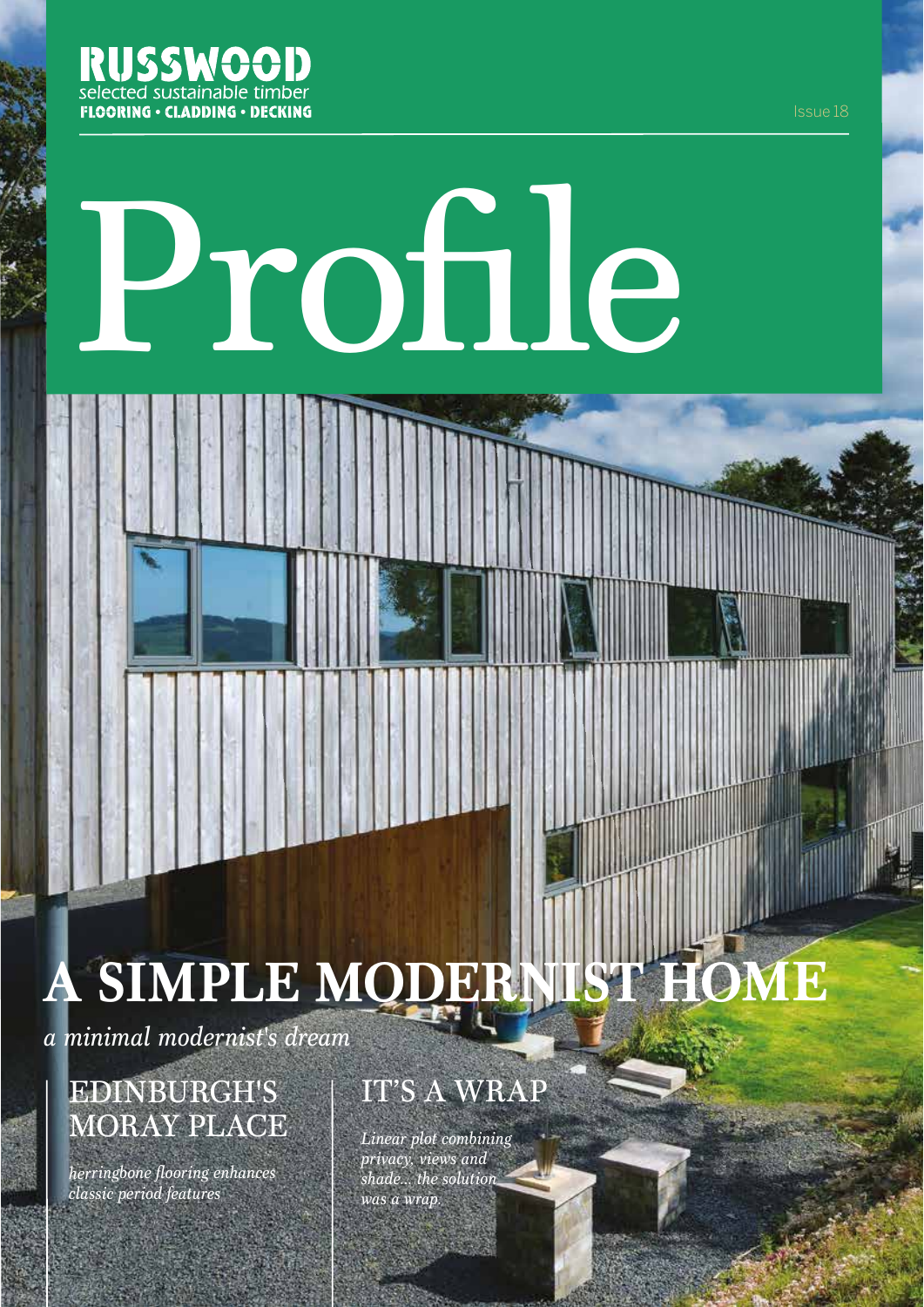## A SIMPLE MODERNIST HOME



CLADDING: SCOTLARCH® BOARD ON BOARD FLOORING: UNFINISHED ENGINEERED OAK FLOORING, FINISHED IN RAW COLOUR OIL

# *Nestled in Hawick in the Scottish Borders, Little Landisfarne is a minimal modernist's dream.*

Nestled in Hawick in the Scottish Borders, Little Landisfarne is a minimal modernist's dream. The simple architecture was a response to the long, thin sloping plot and took several cues from the architect Peter Womersley (1922 – 1993), who designed a number of important Modernist homes in the Borders.

The clients wanted their house to be as sustainable as possible and additionally employed "social" sustainability by engaging local Hawick contractors and materials sourced within Scotland wherever possible.

Russwood's Scotlarch® cladding – a

FIXED IN A SIMPLE BOARD ON BOARD LAYOUT, THIS IS A PROVEN COST EFFECTIVE CLADDING SOLUTION.

rusty ash brown colour when installed – will weather naturally over time to a silvery grey helping the house blend into the local landscape. Fixed in a simple board on board layout, this is a proven cost effective cladding solution.

Indoors, the open floor plan and restrained palette contrasts and complements the owner's colourful collection of books and art. Oak flooring finishes its classic interior with 190mm wide unfinished engineered boards supplied by Russwood. These were then hand-oiled onsite using an OSMO hardwax oil (raw colour).

"We spent a great deal of time investigating larch cladding and wooden flooring suppliers and were immediately impressed with the superb quality and diversity of the products available from Russwood," says client Brian Robertson. "Perhaps just as importantly, the team were wonderful to deal with; the depth of their knowledge, helpfulness, professionalism and friendliness helped make the project possible."

## MAIN CONTRACTOR:

#### Fraser & Renwick Ltd **BUILDERS:** Clamp & Pringle Ltd.

OPPOSITE: SCOTLARCH® BOARD ON BOARD USING 22 X 150MM AND 22 X 73MM BOARDS IN TWO CONTRASTING ARRANGEMENTS. ABOVE:SCOTLARCH® CLADDING AND UNFINISHED OAK FLOORING

PHOTOGRAPHY: NIGEL RIGDEN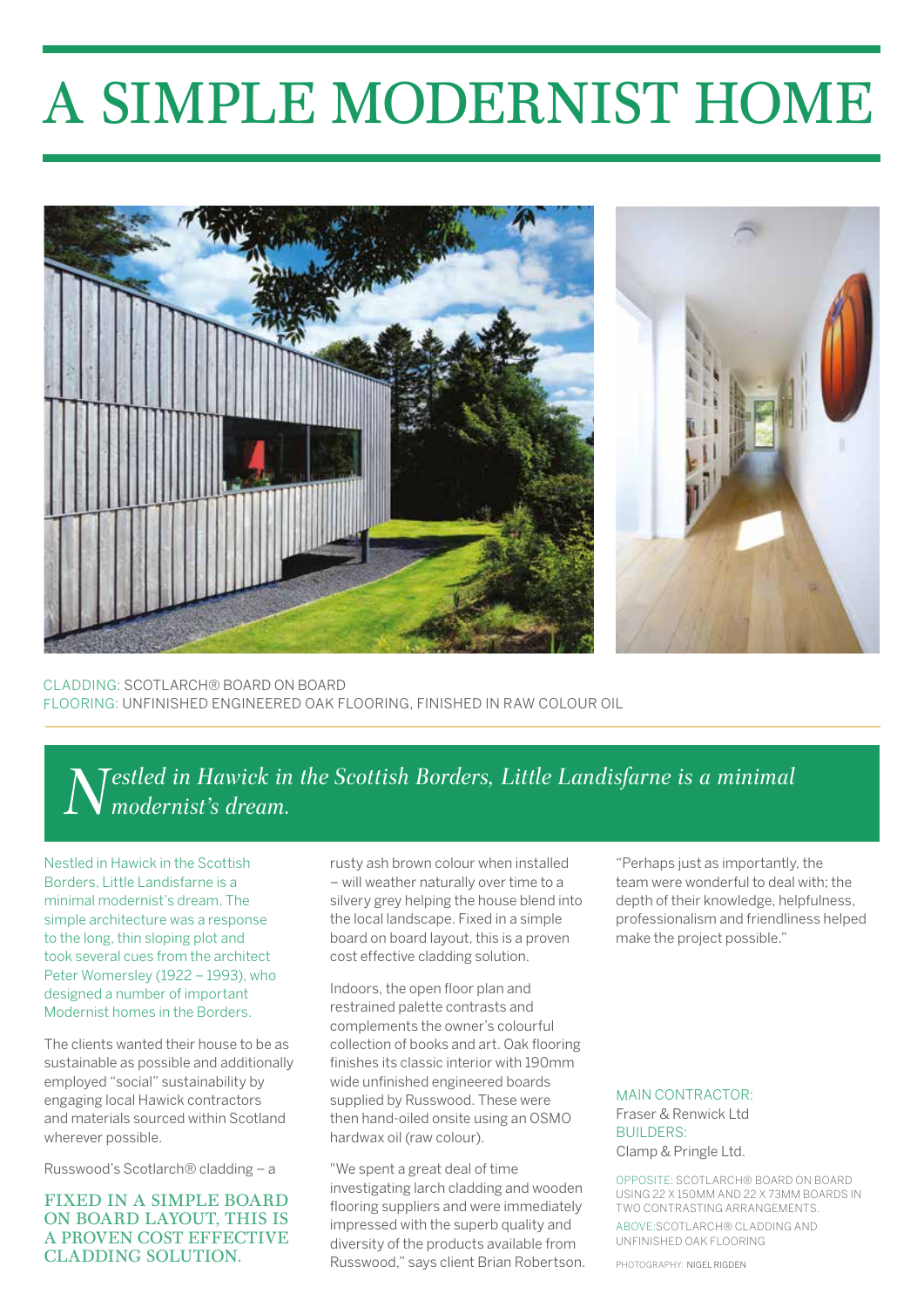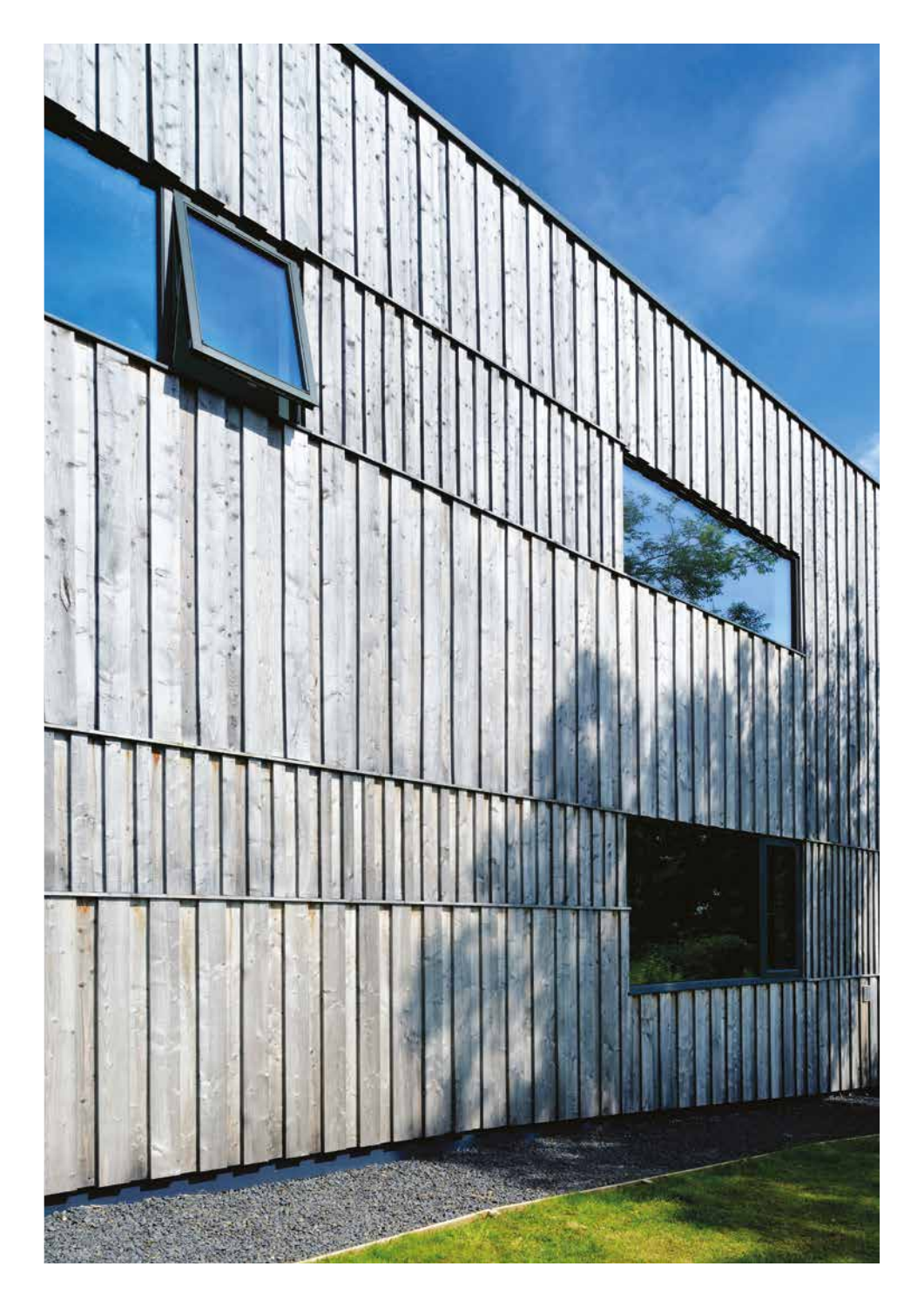

## A CHIC FOREST RETREAT

ARCHITECT: CASA FLOORING: CHATEAU EXTRA WHITE FLOORING IN PRIME GRADE

### Seated at the foot of the Cairngorm mountain range, Cam Sgriob on Kinchurdy Road is situated in the wooded neighbourhood of Boat of Garten.

Looking at this chic, contemporary home, it's difficult to believe that any other design once stood in its place. Ideal for modern living, this low-energy house is designed to become part of its environment. Its varied window sizes enhance and make the most of the natural light. On one side are south-facing windows that provide gorgeous views of the mountains. On the other side, the service rooms face north with the rendered wedge-shaped entrance giving privacy from the street.

"THE FLOORING OF CONTEMPORARY FINISHED OAK IN WIDE BOARD FORMAT COMPLEMENTS THE WOODLAND SETTING, BRINGING A NATURAL YET CHIC FINISH TO THE BRIGHTLY LIT KITCHEN AND PASSAGEWAYS."

The flooring of contemporary finished oak in wide board format complements the woodland setting, bringing a natural yet chic finish to the brightly lit kitchen and passageways.

The clients are delighted with their new home and the flooring they chose from Russwood: "For us it really was all about the light colour, emphasising the light in the house and maximising the impact of the open spaces, whilst making the smaller spaces and bedrooms seem bigger."

MAIN CONTRACTOR: A W Laing INTERIOR DESIGNER: Jeffreys Interiors



ABOVE: 225MM WIDE PRIME GRADE BOARDS IN EXTRA WHITE COLOUR HELP TO CREATE A FEELING OF LIGHT OPEN SPACES PHOTOGRAPHY: NIGEL RIGDEN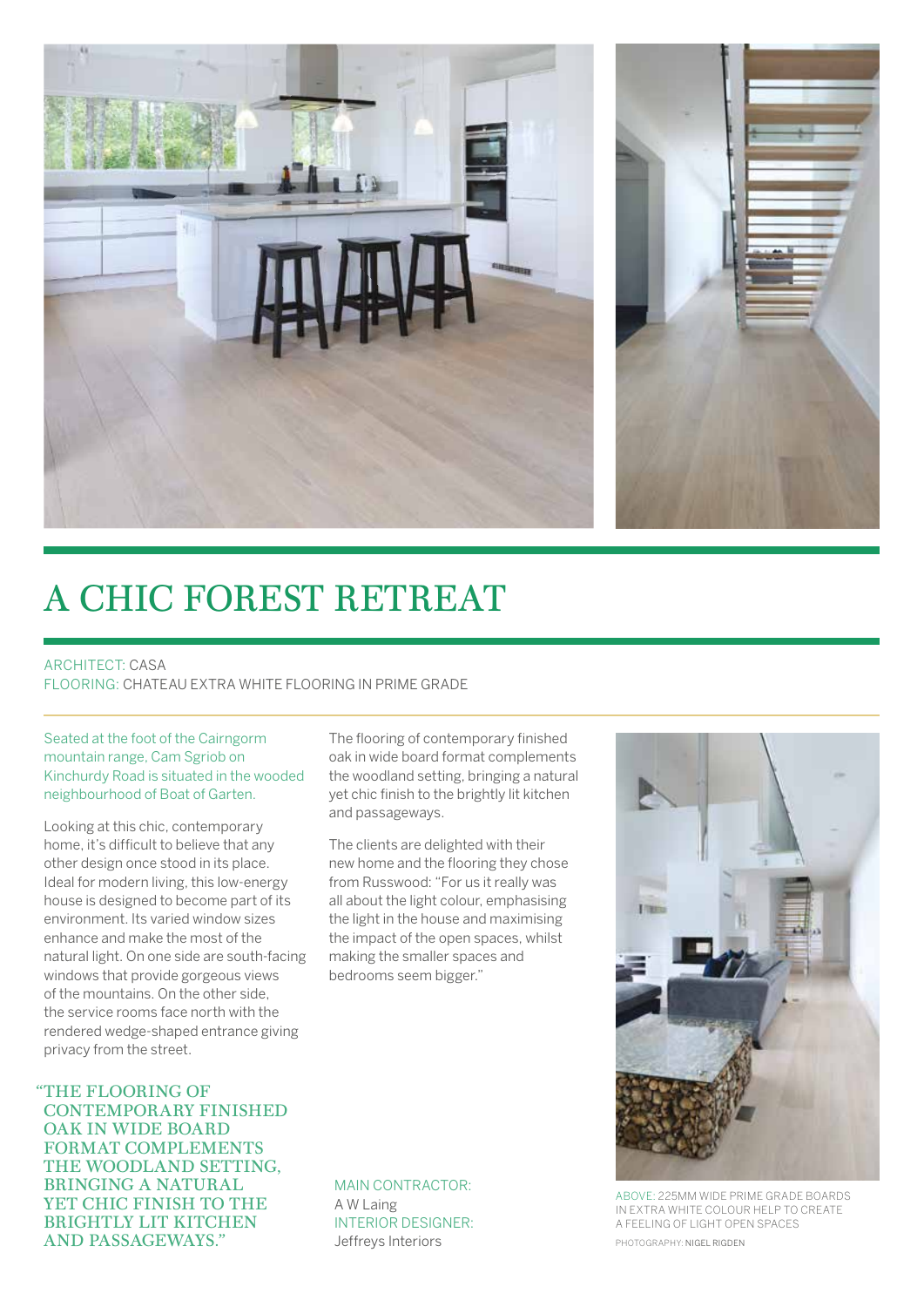## A NEW VANTAGE POINT



ARCHITECT: GLENN HOWELLS ARCHITECTS PRODUCTS: SCOTLARCH® GRIPDECK DECKING AND SIBERIAN LARCH HANDRAILS

The Westonbirt Arboretum's Grade I listed historic landscape holds one of the finest tree collections in the world. Recently, a new walkway was installed to give visitors new vantage points and an exciting and educational journey through the woodlands.

The 13.5 metres high walkway is the longest in the UK and the only one to feature a timber deck at such a height. It is a unique project, and a unique challenge, providing panoramic vistas as well as opportunities for improved visitor experience and accessibility to this scenic natural estate.

Russwood's Scotlarch® Gripdeck® decking was specified for its sustainability and high quality while balancing the key challenges of durability, strength-to weight ratio, and cost. Its material palette matches the neighbouring Welcome Building and will weather and silver to fit the existing



"Russwood was chosen because it could provide a quality decking product made from UK sourced timber, grown to Forestry Stewardship Commission standards. And crucially, the timber supplied would be more sustainable than an imported product" said Glen Howells Architects.

aesthetic. about the strips to improve surface above LEFT: SCOTLARCH® 68 X 142MM The larch product was fit to brief down to the required grooves, inlaid carborundrum strips to improve surface grip, and bespoke tapered boards for the particularly curved and speciality areas along the walkway.

THE 13.5 METRES HIGH WALKWAY IS THE LONGEST IN THE UK AND THE ONLY ONE TO FEATURE A TIMBER DECK AT SUCH A HEIGHT.

#### MAIN CONTRACTOR:

Speller Metcalfe working with SHS Structures & CTS Bridges Ltd

(HEAVY SECTION) PROFILED DECKING RIGHT: DRESSED SILA A/B® HANDRAILS PHOTOGRAPHY: ALASTAIR HOWIE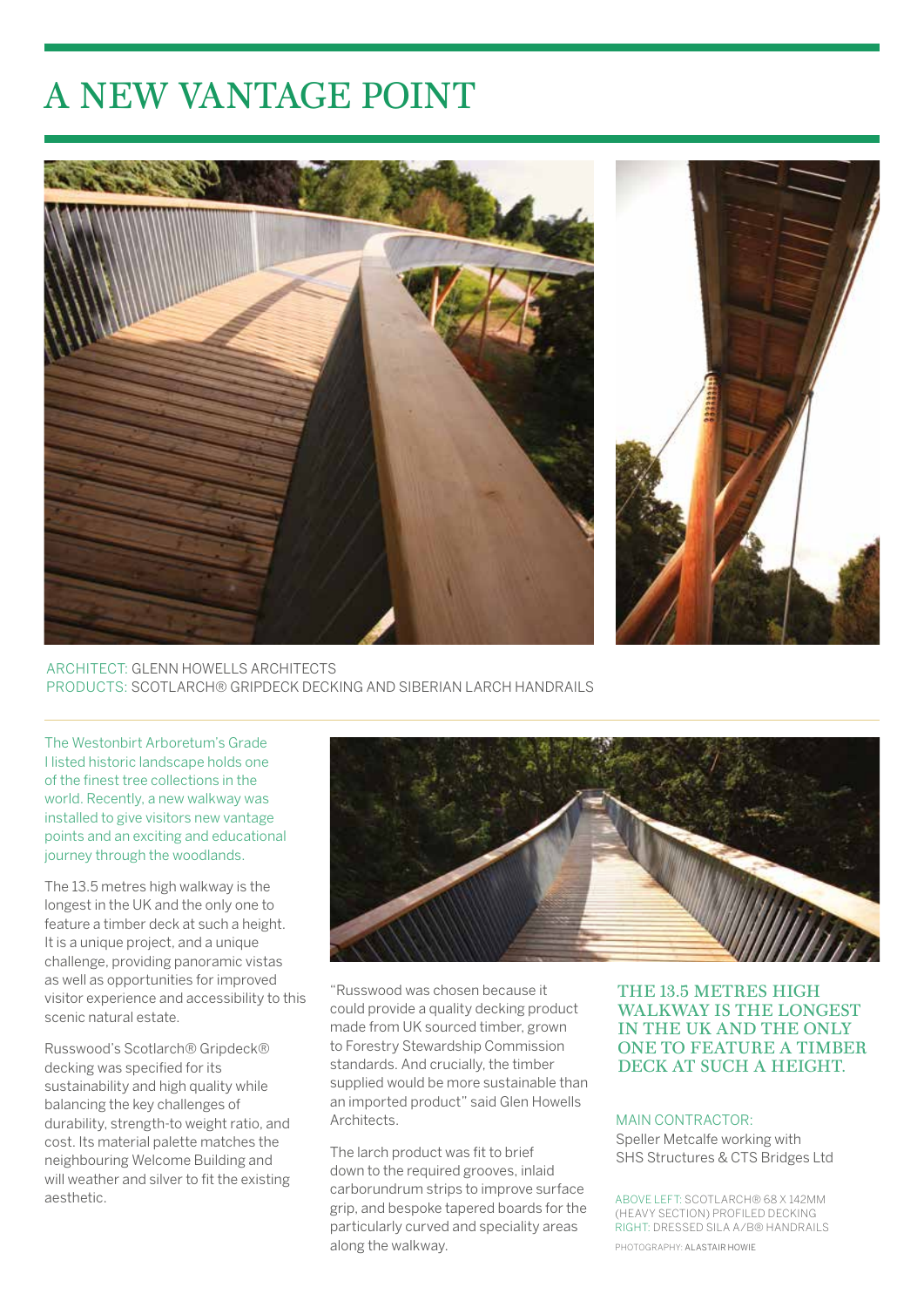## A CONTEMPORARY PLACE IN THE NEW TOWN



ARCHITECT: SOMNER MACDONALD ARCHITECTS PRODUCT: UNFINISHED OAK FLOORING IN PRIME PLUS GRADE

Perfectly positioned on one of Edinburgh's classic Georgian circular streets overlooking central gardens, Moray Place sits in the heart of Edinburgh's New Town. The client's brief for this project was no small task: to create 'one of the best apartments in Edinburgh'.

As these images attest, the property has been thoroughly updated to create a generous city apartment space with modern touches that respect and enhance the classic period features including the high mantelpieces, cornicing and Georgian floor-to-ceiling windows. Once the first floor of two New Town houses, these former drawing rooms face south over the stunning private gardens of Moray Place.

The unfinished engineered oak flooring was laid in a herringbone pattern with anodised aluminium inlay trim. The use of all prime plus boards creates a quiet, uniform look that's complementary to the property features while lending a sense of scale to the redefined space. The understated beauty of the unfinished oak is resplendent in the natural light while making it suitable for modern city life.



#### "RUSSWOOD WERE AVAILABLE THROUGHOUT THE PROJECT TO ANSWER TECHNICAL QUERIES WHICH WAS A GREAT BONUS WHEN TRYING TO DELIVER A HIGH END PRODUCT AND GET IT RIGHT FIRST TIME ROUND."

"Russwood's in-house expertise was greatly appreciated, especially in the early stages. The team was very knowledgeable and kept us on the right track with product choice and what



was and wasn't possible" said Sean Gaule of Somner Macdonald Architects. "Russwood were available throughout the project to answer technical queries which was a great bonus when trying to deliver a high end product and get it right first time round."

#### MAIN CONTRACTOR: GL Floors

ABOVE: UNFINISHED OAK FLOORING IN PRIME PLUS GRADE IS LAID IN A HERRINGBONE PATTERN PHOTOGRAPHY: SOMNER MACDONALD ARCHITECTS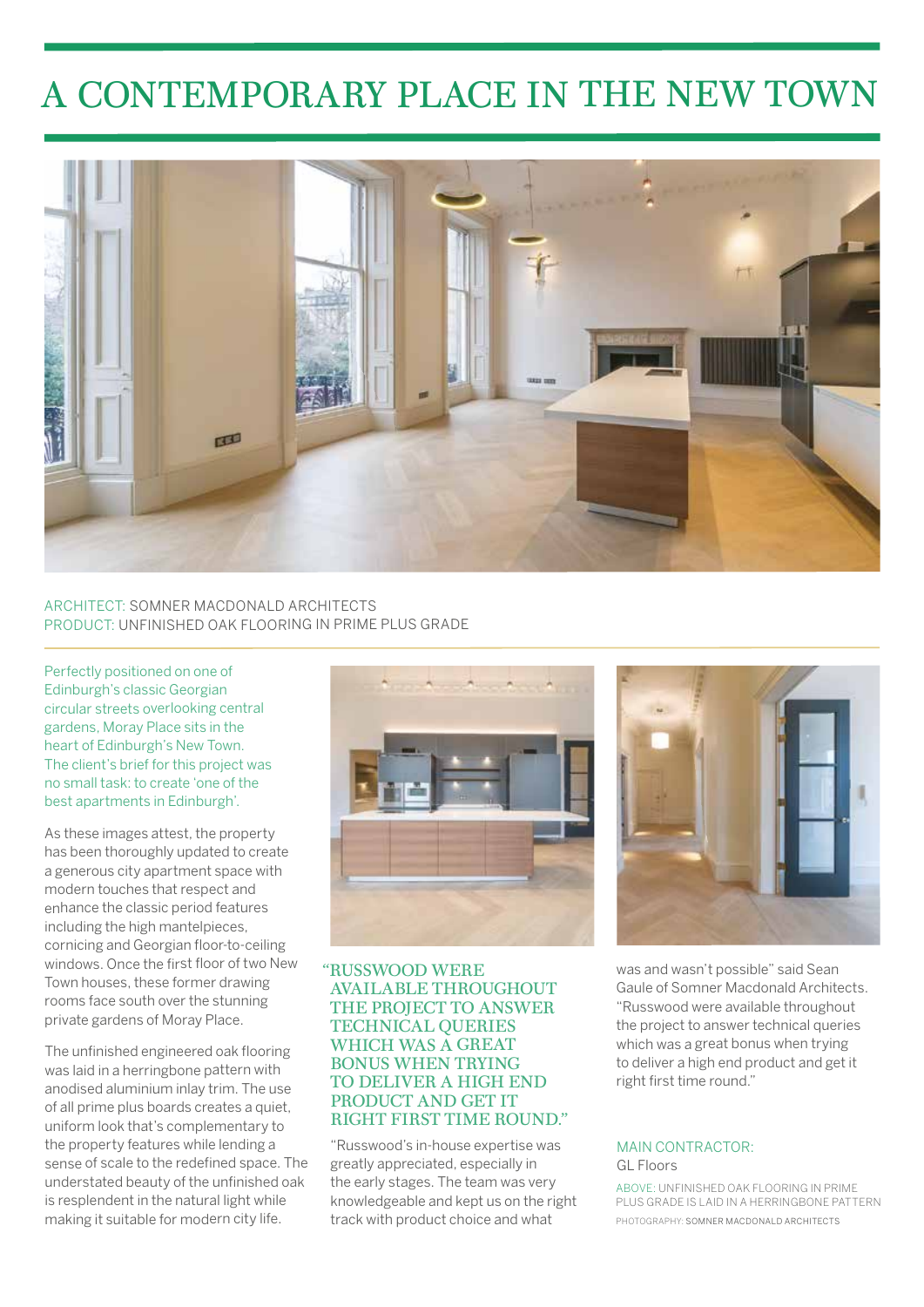

## IT'S A WRAP

ARCHITECT: SUTHERLAND HUSSEY HARRIS PRODUCT: THERMALLY MODIFIED HARDWOOD – NATURAL CLADDING

For architects, a loose brief can be both a blessing and a curse, but when it came to creating a new home in Ponteland, Northumberland, it was certainly the former.

The client wanted a 'fuss free' 4-bed detached home, with large living spaces and a minimalist feel. The design needed to fit the existing linear plot while combining privacy, views and shade.

The solution was a wrap. Architects Sutherland Hussey Harris selected Russwood's Thermally Modified Hardwood to act both as an aesthetic feature and a practical solution. The wooden 'ribs' sit away from the home's concrete base and are open at either end, allowing light to flood through the large windows. On the western elevation, the cladding runs to 4.5m long, providing a full height screen.

THE WOODEN 'RIBS' SIT AWAY FROM THE HOME'S CONCRETE BASE AND ARE OPEN AT EITHER END, ALLOWING LIGHT TO FLOOD THROUGH THE LARGE WINDOWS.

The selection of Thermally Modified Hardwood allowed for minimalist detailing and resilience against the elements, while the rich colour fades to a silvery grey.

Says Colin Harris: "We wouldn't have come across this modified timber if we hadn't used Russwood. They were able to interpret our designs and match that to a best-suited product. We were shown lots of alternatives so the choice was ours, but it was an informed choice thanks to that support."

#### MAIN CONTRACTOR: D Sparham Ltd

ABOVE RIGHT: THERMALLY MODIFIED HARDWOOD FOR INTERNAL CLADDING RIGHT: VERTICAL FINS OF THERMALLY MODIFIED HARDWOOD PHOTOGRAPHY: SUTHERLAND HUSSEY HARRIS